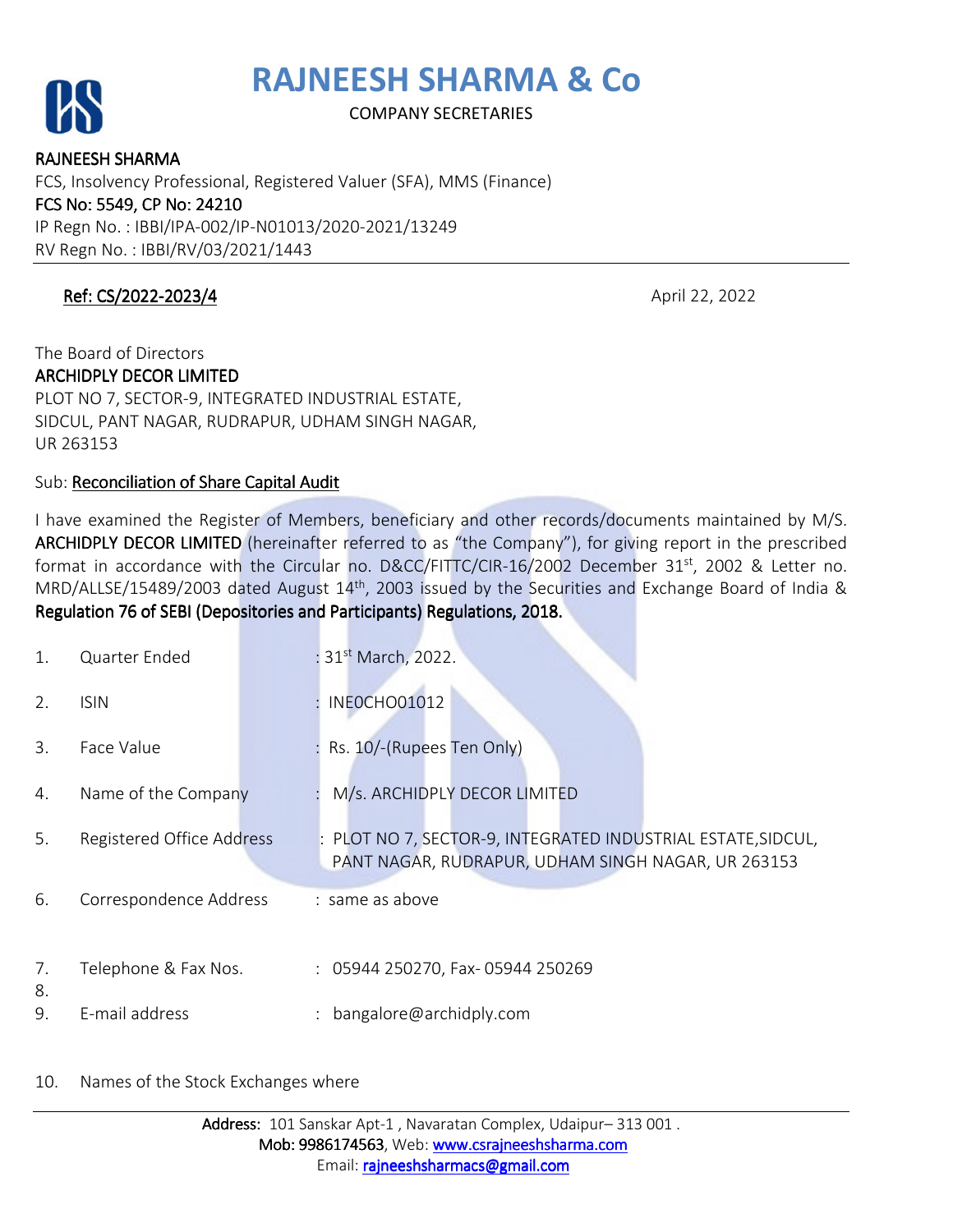# **RAJNEESH SHARMA & Co**



## COMPANY SECRETARIES

#### RAJNEESH SHARMA

FCS, Insolvency Professional, Registered Valuer (SFA), MMS (Finance)

#### FCS No: 5549, CP No: 24210

IP Regn No. : IBBI/IPA-002/IP-N01013/2020-2021/13249

RV Regn No. : IBBI/RV/03/2021/1443

the Company's securities are listed : BSE Ltd (BSE) & National Stock Exchange of India Ltd(NSE)

|     | <b>PARTICULARS</b>                      | Number of shares                | % of Total            |  |  |  |
|-----|-----------------------------------------|---------------------------------|-----------------------|--|--|--|
|     |                                         |                                 | <b>Issued Capital</b> |  |  |  |
| 10. | <b>Issued Capital</b>                   | 5566250                         | 100%                  |  |  |  |
|     |                                         |                                 |                       |  |  |  |
| 11. | Listed Capital (Exchange Wise) [As per  | 5566250                         | 100%                  |  |  |  |
|     | company records]                        |                                 |                       |  |  |  |
| 12. | Held in dematerialized form in NSDL     | 4743882                         | 85.23%                |  |  |  |
|     |                                         |                                 |                       |  |  |  |
| 13. | Held in dematerialized form in CDSL     | 748837                          | 13.42%                |  |  |  |
|     |                                         |                                 |                       |  |  |  |
| 14. | Physical                                | 73531                           | 1.32%                 |  |  |  |
|     |                                         |                                 |                       |  |  |  |
| 15. | Total No. of Shares (12+13+14)          | 5566250                         | 100%                  |  |  |  |
| 16. | Reasons for difference, if any, between | <b>No</b>                       |                       |  |  |  |
|     | $(10&11)$ , $(10&15)$ & $(11&15)$ :     | There is no difference<br>$1$ . |                       |  |  |  |
|     |                                         | between (10& 11).               |                       |  |  |  |
|     |                                         | There is no difference<br>2.    |                       |  |  |  |
|     |                                         | between (10& 15).               |                       |  |  |  |
|     |                                         | 3. There is no difference       |                       |  |  |  |
|     |                                         | between (11& 15)                |                       |  |  |  |

17. Details of changes in share capital during the quarter under consideration as per Table below:

| Particulars*** | No. of    | Applied/Not | Listed on | Whether   | Whether   | In-principal approval |
|----------------|-----------|-------------|-----------|-----------|-----------|-----------------------|
|                | shares    | Applied for | Stock     | intimated | intimated | pending for SE        |
|                |           | Listing     | Exchanges | to CDSL   | to NSDL   | (Specify Names)       |
|                |           |             | (Specify  |           |           |                       |
|                |           |             | Names)    |           |           |                       |
| <b>NA</b>      | <b>NA</b> | <b>NA</b>   | <b>NA</b> | <b>NA</b> | <b>NA</b> | <b>NA</b>             |
|                |           |             |           |           |           |                       |
|                |           |             |           |           |           |                       |
|                |           |             |           |           |           |                       |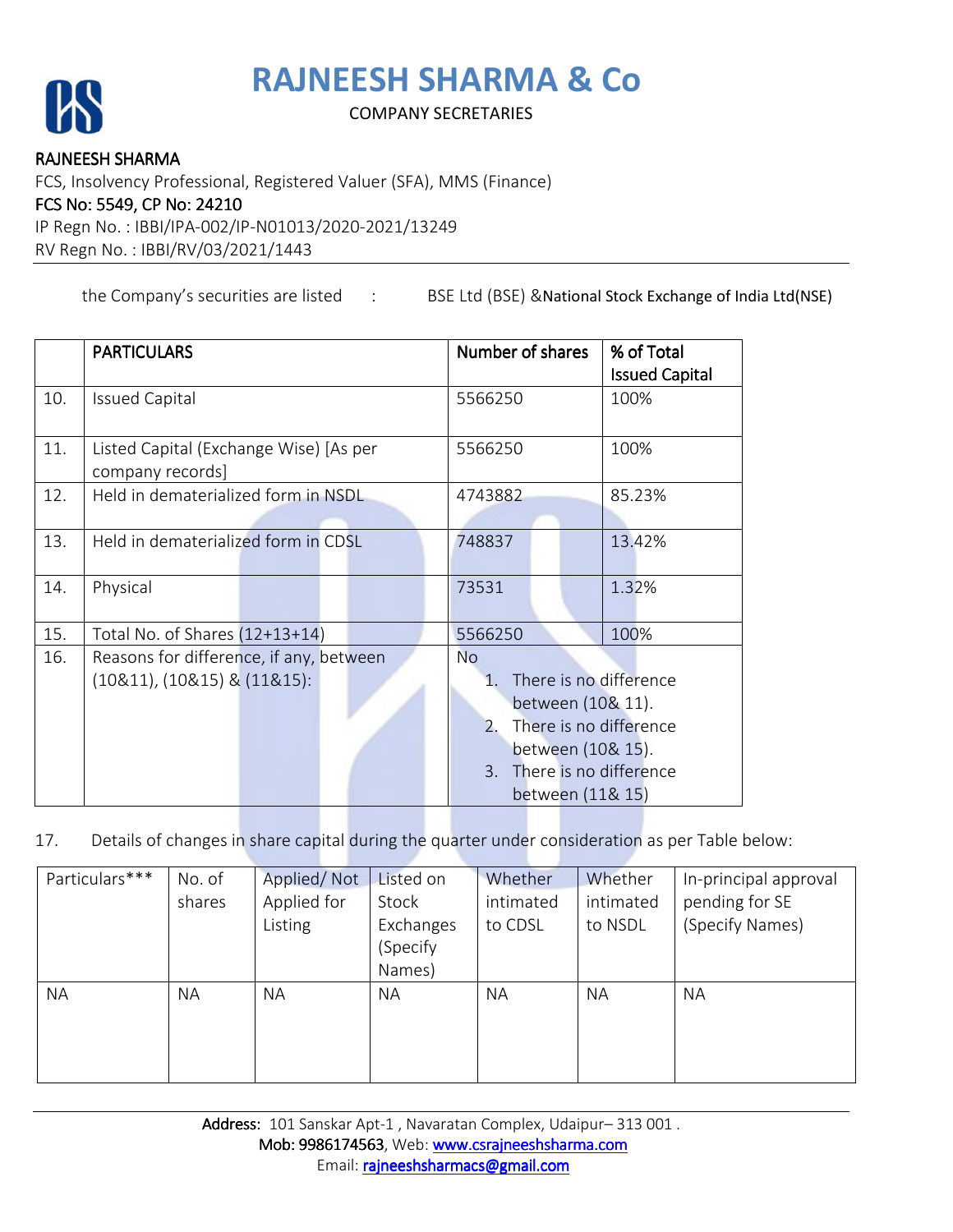# **RAJNEESH SHARMA & Co**



## COMPANY SECRETARIES

RAJNEESH SHARMA FCS, Insolvency Professional, Registered Valuer (SFA), MMS (Finance) FCS No: 5549, CP No: 24210 IP Regn No. : IBBI/IPA-002/IP-N01013/2020-2021/13249 RV Regn No. : IBBI/RV/03/2021/1443

\*\*\* Rights, Bonus, Preferential issue, ESOPs, Amalgamation, Conversion, Buyback, Capital Reduction, Forfeiture, Any other (to specify).

18. Register of Members is updated (Yes/No): Yes

19. Reference to previous quarter with regards to excess dematerialization shares:

-------------------N.A. ------------------- ------------------- -------------------

20. Has the Company resolved the matter mentioned in point no. 19 above in the current quarter? -----------------------N.A. -----------<del>-</del>----------

21. Total number of requests, if any, confirmed after 21 days and the total number of requests pending beyond 15 days with the reasons for delay:

| Total no. of requests         |  | No. of     | No. of     | Comments |
|-------------------------------|--|------------|------------|----------|
|                               |  | requests   | shares     |          |
| Confirmed after 21 days       |  | <b>NIL</b> | <b>NIL</b> | N.A.     |
|                               |  |            |            |          |
| Pending for more than 21 days |  | <b>NIL</b> |            |          |
| NSDL/CDSL.                    |  |            |            |          |
|                               |  |            |            |          |

22. Name, Telephone & Fax No. of the Compliance Officer of the Co.

| Name                                        | Telephone, email                                      | Fax No.      | Date of<br>Appointment |
|---------------------------------------------|-------------------------------------------------------|--------------|------------------------|
| Mr. Siva Kiran Mayoori<br>Company Secretary | 080-43714281,<br>9666655336<br>ca.sivakiran@gmail.com | 080-41672133 | 01.07.2021             |

**Details of Previous Compliance Officer during the Previous Quarter : Nil**